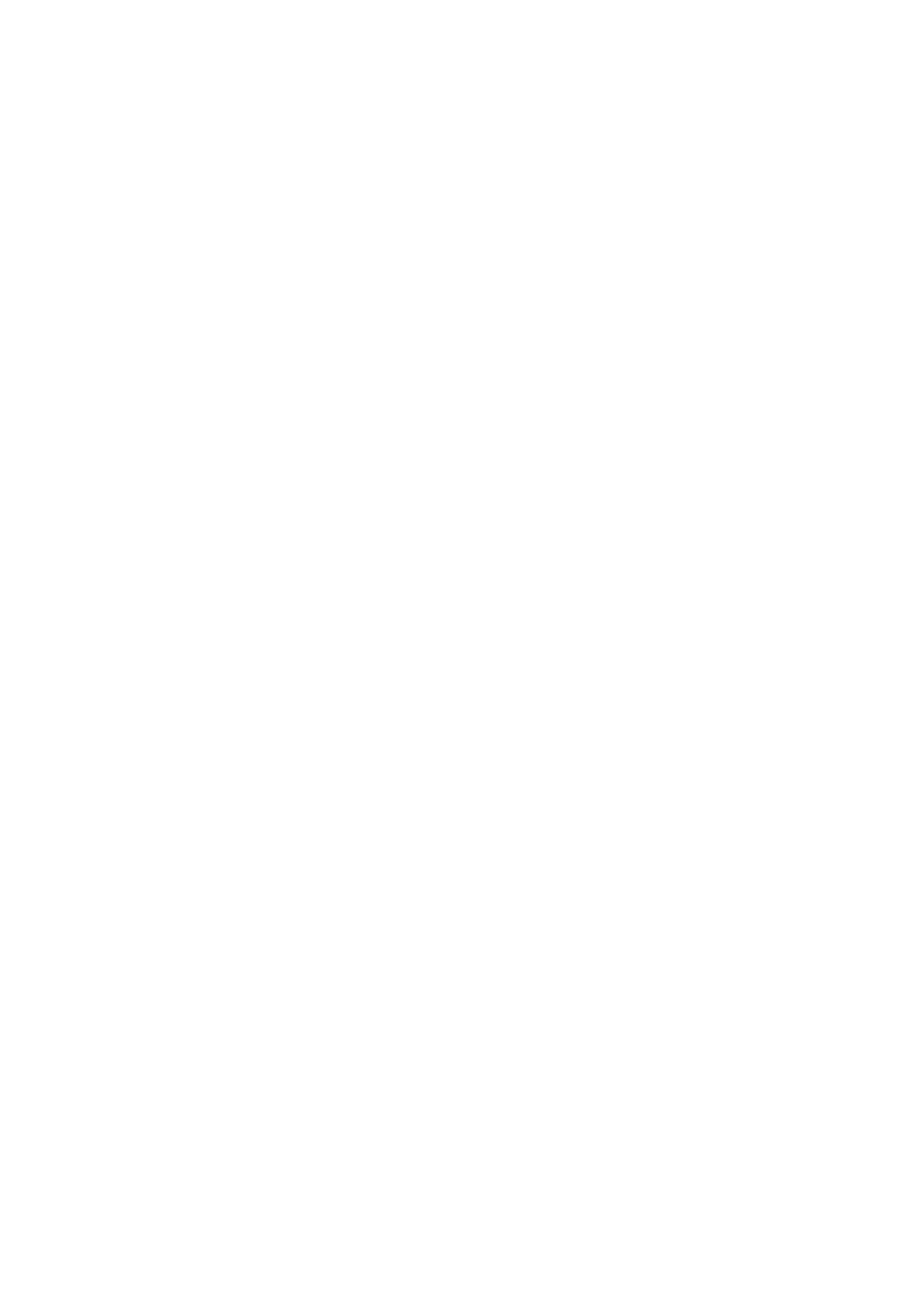

#### **Regional and sub-regional estimates: South East England 31 March 2010**

#### **Summary**

• Estimates of regional and sub-regional Gross Disposable Household Income (GDHI) for 2008 were released on 31 March 2010 by the Office for National Statistics. This latest release includes revisions to earlier years. All estimates in this release are in current price terms and have not been adjusted for inflation.

#### *Regional GDHI – 2008*

- GDHI per head in the South East was £16,792 in 2008 compared to an average for the United Kingdom of £14,872.
- GDHI per head in the South East rose from £16,155 in 2007, an increase of 3.9 per cent. The average increase in GDHI per head over the same period for the UK was also 3.9 per cent.
- Indexed GDHI per head for the South East was 113 in 2008 compared to the average for the UK of 100.

#### *Comparisons with other regions (2007 to 2008)*

- The South East had the second highest GDHI per head after London (£19,038 in 2008) where the annual percentage increase of 4.5 per cent was above the average for the UK; Scotland had the highest increase of 4.7 per cent.
- The relative positions of the regions remained unchanged as measured by GDHI per head, although there were small reductions in three regions: East, Yorkshire and The Humber and the East Midlands, compared to their index values in 2007. There were only marginal changes for six regions, with larger relative improvements in London, Scotland and the North East. The South East, together with London and the East continued to be the only regions with GDHI per head above the UK average.

#### *Sub-regional and local GDHI (2007 to 2008)*

- GDHI per head for Surrey (NUTS 3 sub-region) was £20,960 in 2008 the highest within the South East; Portsmouth at £11,102 per head was the lowest. GDHI per head was also significantly higher in Buckinghamshire, at £20,168 per head, than elsewhere in the region. Berkshire with GDHI per head of £17,573 and Oxfordshire with £16,897 were each above the regional average, and West Sussex with £16,669 was just below.
- In index terms GDHI per head in the NUTS 3 sub-regions ranged from 75 in Portsmouth to 141 in Surrey. Other sub-regions in the South East below the national average (UK = 100) were Southampton  $(79)$ , Isle of Wight  $(88)$  and Medway  $(95)$ .
- East Sussex and Isle of Wight showed the largest percentage increases per head within the region at 5.5 and 5.1 per cent respectively between 2007 and 2008. Other NUTS 3 areas with increases above the regional average of 4.0 per cent were Kent (4.8 per cent), Medway (4.3 per cent), with Buckinghamshire and West Sussex each with around 4 per cent. Milton Keynes showed the lowest increase of 2.8 per cent from £14,806 in 2007 to £15,223 in 2008.
- head more in Surrey, East and West Sussex (£18,168 GDHI per head). • NUTS 2 sub-regions in the South East show less variation than NUTS 3, ranging from £15,025 GDHI per head in 2008 in Hampshire and the Isle of Wight to over £3,000 per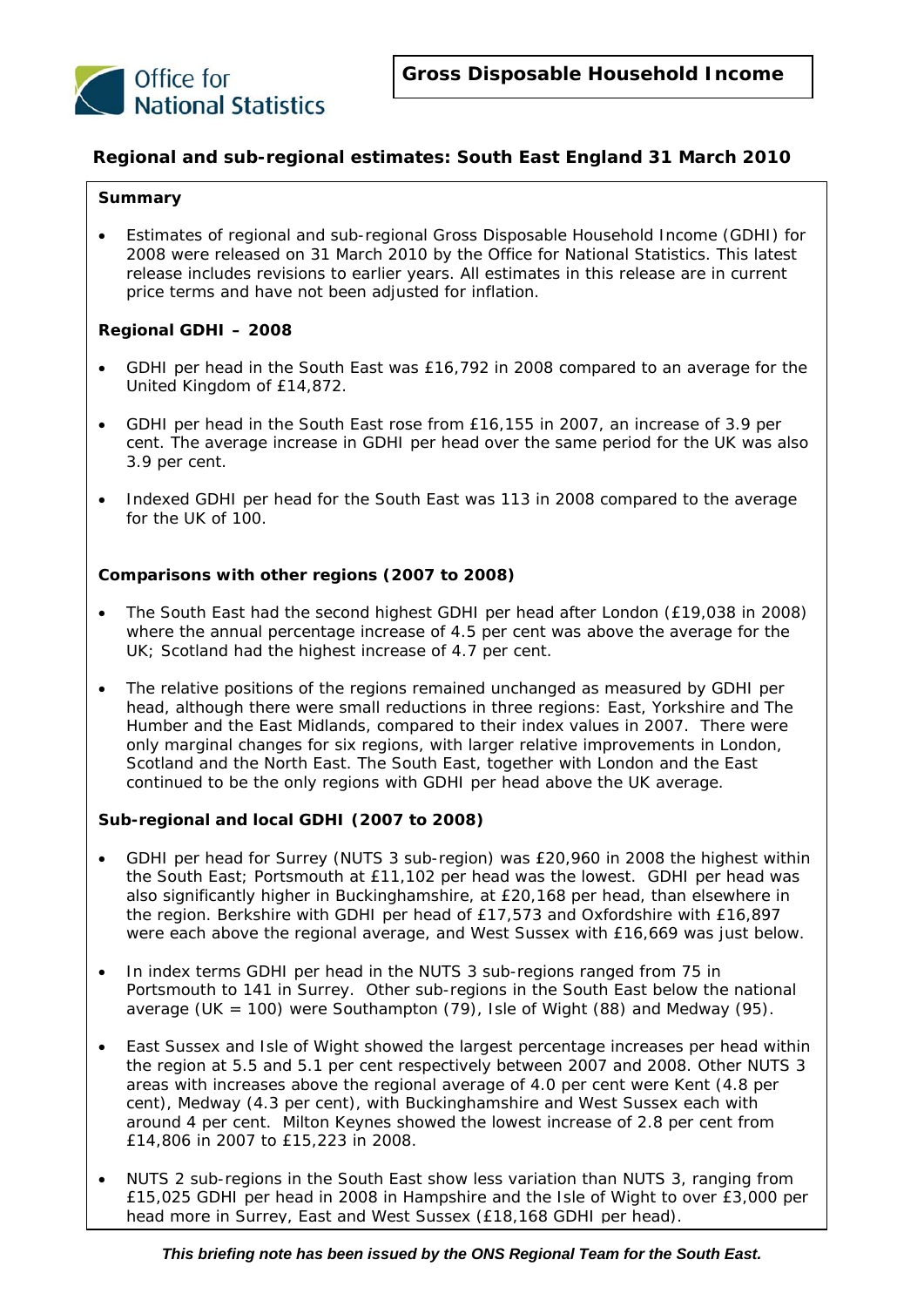## Table 1: Regional GDHI<sup>1</sup>

|                               | Total       |            | <b>GDHI</b> |            | Per head     |
|-------------------------------|-------------|------------|-------------|------------|--------------|
|                               | <b>GDHI</b> | Percentage | per<br>head | Percentage | Index        |
|                               | <b>£m</b>   | increase   | £           | increase   | $(UK = 100)$ |
|                               | 2008        | on 2007    | 2008        | on 2007    | 2008         |
| North East                    | 32,305      | 4.6        | 12,543      | 4.2        | 84.3         |
| North West                    | 92,041      | 4.2        | 13,386      | 4.0        | 90.0         |
| Yorkshire and The Humber      | 68,371      | 3.8        | 13,115      | 3.1        | 88.2         |
| East Midlands                 | 60,340      | 4.1        | 13,611      | 3.3        | 91.5         |
| West Midlands                 | 72,167      | 4.4        | 13,337      | 3.8        | 89.7         |
| East of England               | 88,843      | 4.2        | 15,509      | 3.0        | 104.3        |
| London                        | 145,068     | 5.3        | 19,038      | 4.5        | 128.0        |
| South East                    | 140,720     | 4.8        | 16,792      | 3.9        | 112.9        |
| South West                    | 76,471      | 4.3        | 14,680      | 3.7        | 98.7         |
| England <sup>2</sup>          | 776,325     | 4.5        | 15,090      | 3.8        | 101.5        |
| Wales                         | 39,132      | 4.5        | 13,073      | 4.1        | 87.9         |
| Scotland                      | 73,914      | 5.2        | 14,301      | 4.7        | 96.2         |
| Northern Ireland              | 23,536      | 4.6        | 13,260      | 3.7        | 89.2         |
| United Kingdom <sup>2,3</sup> | 912,907     | 4.6        | 14,872      | 3.9        | 100.0        |

1 Headline Gross Disposable Household Income (GDHI) at current basic prices, on residence basis; calculated as five point moving average. Estimates for 2008 are provisional.

2 Figures may not sum due to rounding.

3 Excluding Extra Regio.

#### *Source: Office for National Statistics*

#### **Revisions to Previously Published Headline GDHI for the South East**

GDHI estimates have been revised back to 1995 as can be seen in Table 2. For 2007, GDHI for the South East has been revised upwards by £501m to £134,225m, an increase of 0.4 per cent. This follows downward revisions of £608m and £279m respectively in 2006 and 2005.

The same percentage increase (+0.4 per cent) was seen in GDHI per head for 2007, as the estimated GDHI per head in the South East was revised upwards by £60 from £16,095 to £16,155. Revisions to data prior to 2003 were very small and GDHI per head followed a similar pattern to GDHI for later years.

There was a small upward revision to indexed GDHI per head for 2007 of 0.4 of a percentage point for the South East to reach 112.9 relative to the UK average of 100. Kent showed the largest increase of 1.5 percentage points, but there was a reduction of -0.5 in Hampshire and the Isle of Wight compared to estimates published in April 2009.

Within the region, largest revision to estimates of GDHI were made in Berkshire (+£439m) and the county of Kent  $(+E401m)$ . On a per head basis Berkshire again showed the greatest increase of +£532, followed by Milton Keynes +£329 and East Sussex+£314. However, in Portsmouth there was a reduction of -£771 per head compared with figures released a year ago.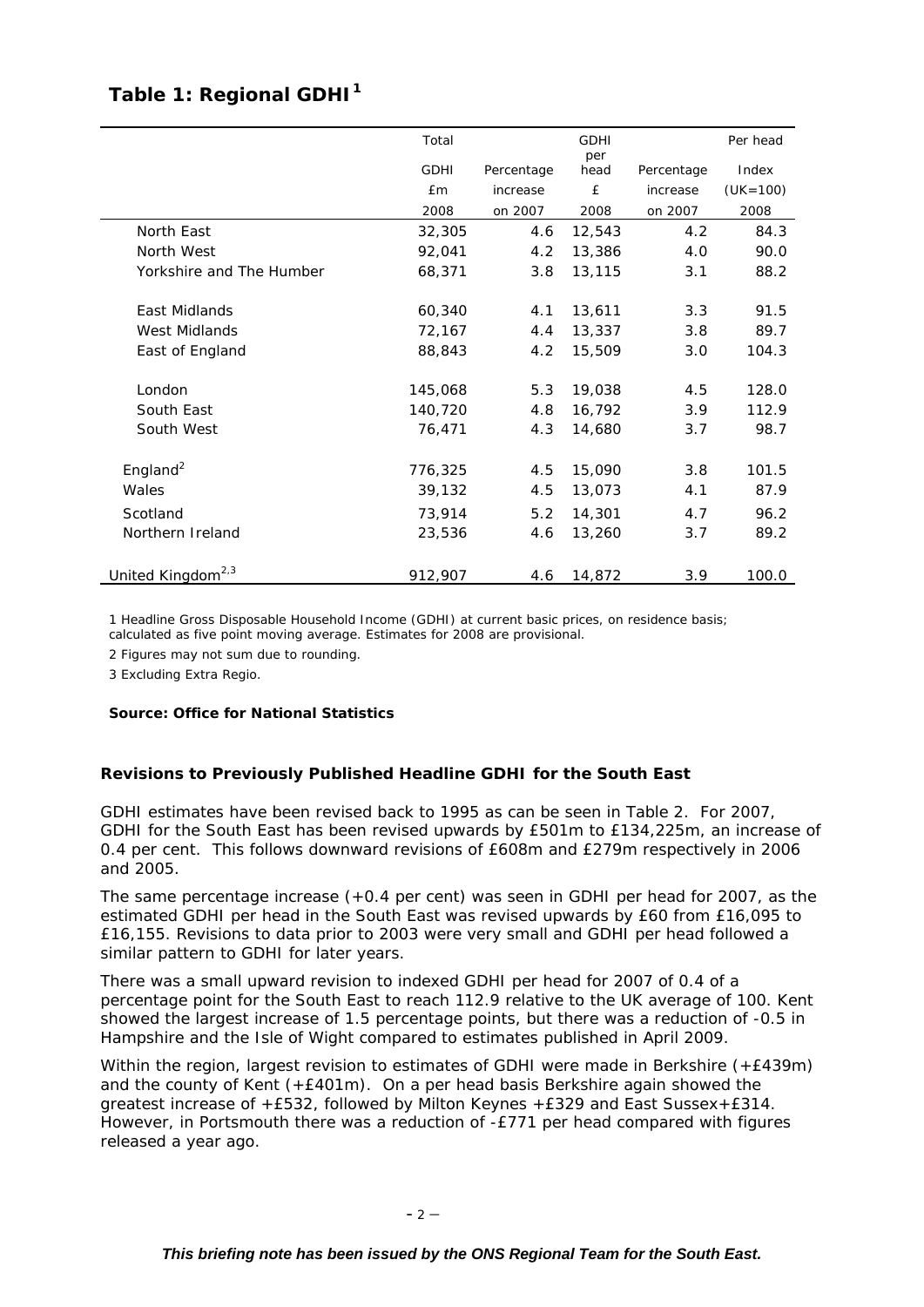|      | <b>Total GDHI</b> |            |            |            |            | GDHI per head |          |            |  |
|------|-------------------|------------|------------|------------|------------|---------------|----------|------------|--|
|      | Published         | Published  |            | Percentage | Published  | Published     |          | Percentage |  |
|      | April 2009        | March 2010 | Revision   | change     | April 2009 | March 2010    | Revision | change     |  |
|      | $(E \, m)$        | $(E \, m)$ | $(E \, m)$ | %          | (E)        | (E)           | (E)      | %          |  |
| 1995 | 75,028            | 75,074     | 46         | O.1        | 9,665      | 9.671         | 6        | 0.1        |  |
| 1996 | 81,126            | 81,171     | 45         | O.1        | 10,400     | 10,406        | 6        | 0.1        |  |
| 1997 | 87,976            | 88,018     | 42         | O.O        | 11,203     | 11,208        | 5        | 0.0        |  |
| 1998 | 92,922            | 92,965     | 42         | 0.0        | 11,779     | 11,784        | 5        | 0.0        |  |
| 1999 | 97,369            | 97,408     | 39         | O.O        | 12,240     | 12,245        | 5        | O.O        |  |
| 2000 | 102,786           | 102,820    | 34         | O.O        | 12,863     | 12,868        | 4        | O.O        |  |
| 2001 | 109,678           | 109,713    | 34         | O.O        | 13,670     | 13,674        | 4        | O.O        |  |
| 2002 | 112,763           | 112,795    | 32         | O.O        | 14,013     | 14,017        | 4        | 0.0        |  |
| 2003 | 117,839           | 117,972    | 132        | O.1        | 14,571     | 14,588        | 16       | 0.1        |  |
| 2004 | 119,794           | 120,671    | 877        | 0.7        | 14,744     | 14,851        | 108      | 0.7        |  |
| 2005 | 125,945           | 125,667    | $-279$     | $-0.2$     | 15,388     | 15,354        | $-34$    | $-0.2$     |  |
| 2006 | 130,327           | 129,719    | $-608$     | $-0.5$     | 15,821     | 15,747        | $-74$    | $-0.5$     |  |
| 2007 | 133,724           | 134,225    | 501        | O.4        | 16,095     | 16,155        | 60       | 0.4        |  |

**Table 2: Revisions to the South East since last published in April 2009** 

Notes:

1 GDHI at current basic prices

2 Figures may not sum due to rounding

*Source: Office for National Statistics* 



**Chart 3: GDHI per head index, revisions to data previously published in April 2009**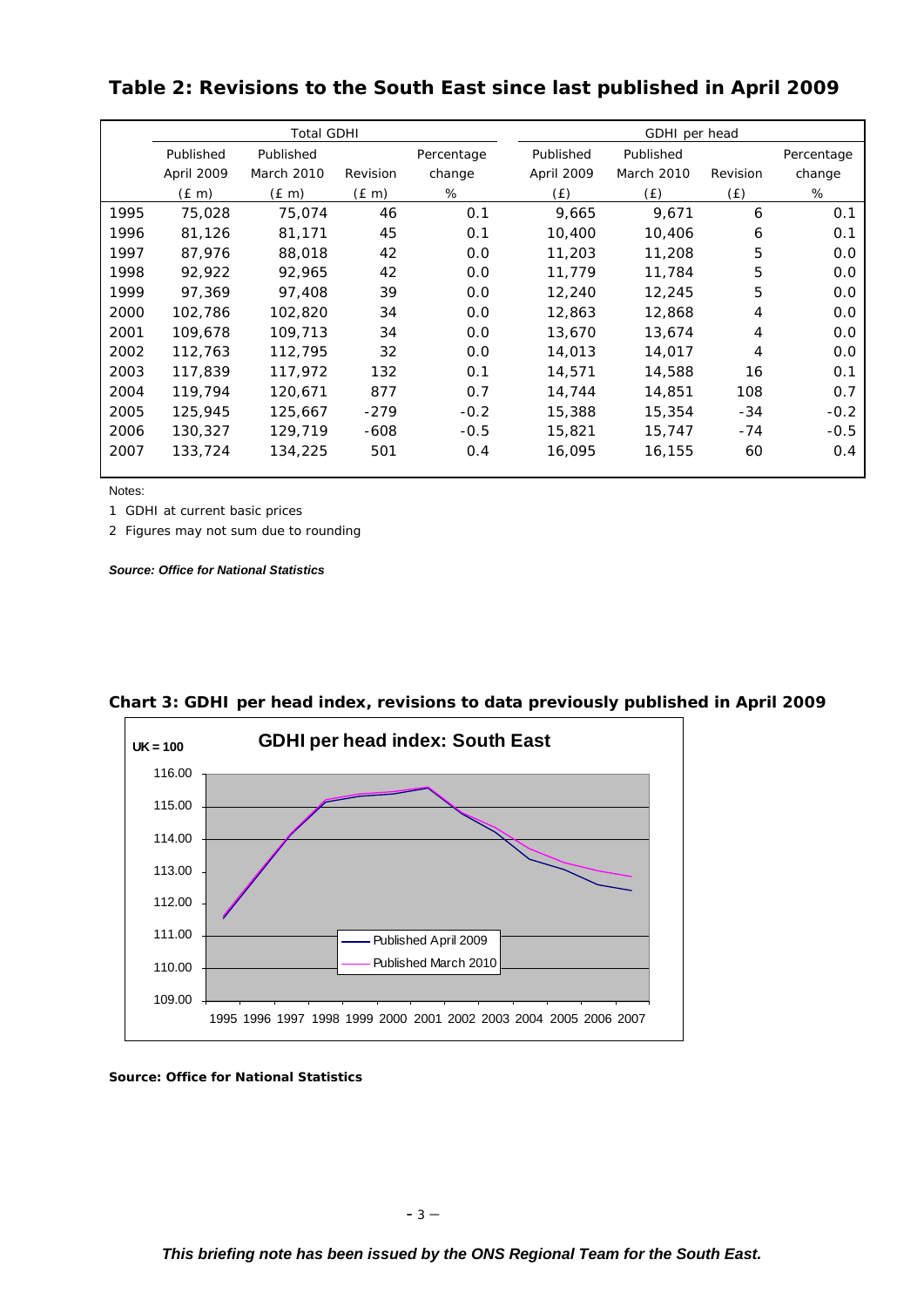## **Sub-regional GDHI per head Indices**

## **NUTS 2 Geography**

- The South East has four NUTS 2 sub-regions, Berkshire, Buckinghamshire and Oxfordshire in the northern parts of the region; Surrey, East and West Sussex, form a band from south west of London to the south coast; Hampshire and the Isle of Wight are the most south-westerly parts of the region; with Kent and Medway furthest east.
- All NUTS 2 sub-regions continue to be above the national average as indicated by GDHI per head indices ranging from 122 in Surrey, East and West Sussex to 101 in Hampshire and the Isle of Wight for 2008, and relative positions have remained similar over the last few years as can be seen on Table 7.
- There is wider diversity **within** the NUTS2 sub-regions than between them. Indices for NUTS 3 sub-regions range from 75 in Portsmouth to 141 in Surrey. Further details are included in Table 5 and Chart 6.



**Chart 4: Headline GDHI in NUTS 2 sub-regions**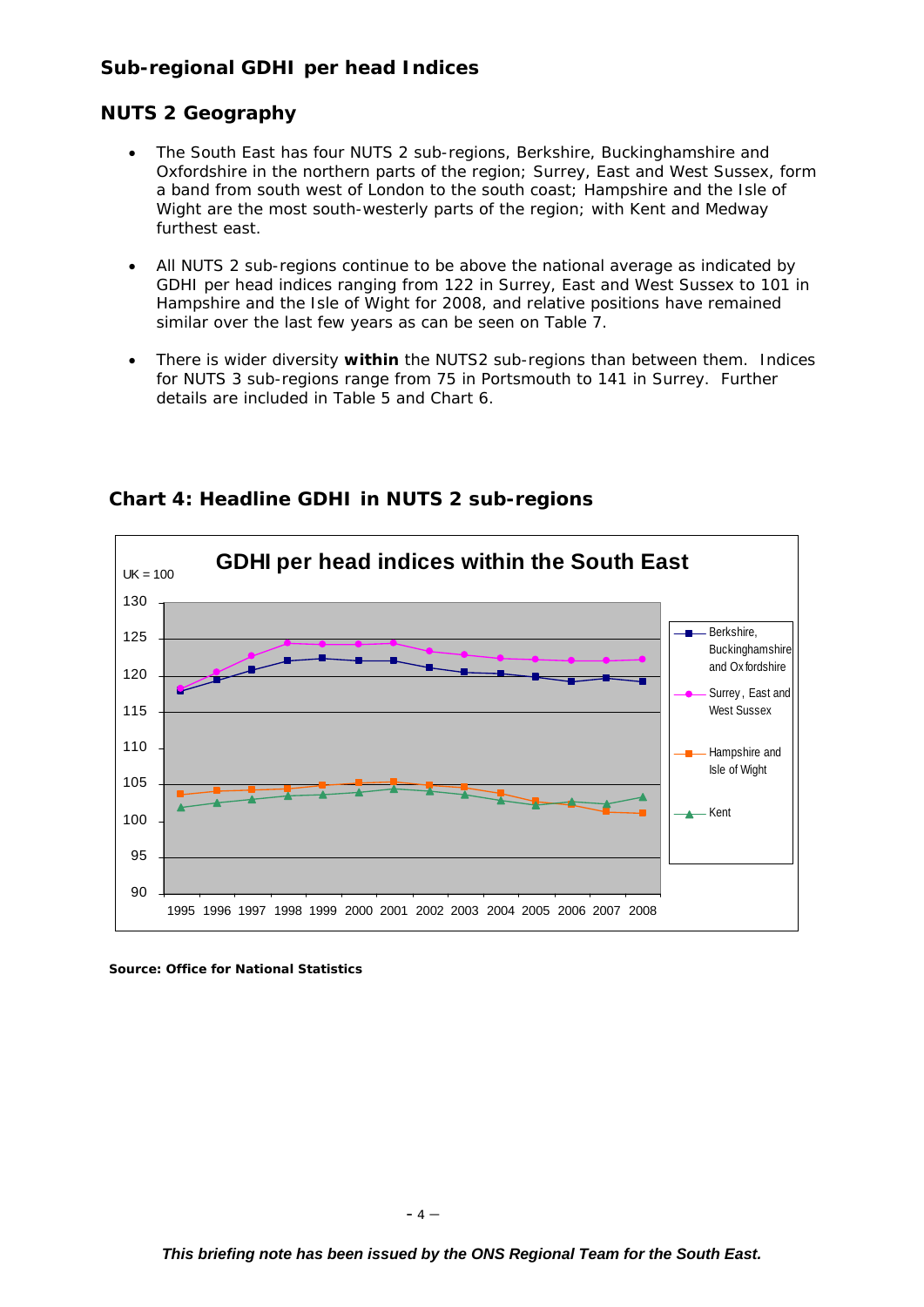## **NUTS 3 Geography**

• The South East consists of fourteen NUTS 3 sub-regions within the four NUTS 2 areas:

| <b>Berkshire</b><br>Milton Keynes<br>Buckinghamshire | $\frac{1}{2}$<br>Berkshire, Buckinghamshire<br>and Oxfordshire |
|------------------------------------------------------|----------------------------------------------------------------|
| Oxfordshire                                          |                                                                |
| Brighton & Hove                                      |                                                                |
| East Sussex                                          | Surrey, East Sussex                                            |
| Surrey                                               | and West Sussex                                                |
| West Sussex                                          |                                                                |
| Portsmouth                                           |                                                                |
| Southampton                                          | Hampshire and the                                              |
| Hampshire                                            | Isle of Wight                                                  |
| Isle of Wight                                        |                                                                |
| Medway                                               | Kent and                                                       |
| Kent                                                 | Medway                                                         |

• Surrey remains the sub-region with the highest GDHI per head of £20,960 in 2008, 41 percentage points above the UK average (i.e. GDHI per head index=141). Portsmouth had the lowest GDHI per head in the South East of £11,102, (25 percentage points below the UK average with an index=75).

## Table 5: Sub-Regional and local GDHI<sup>1,2</sup>

|                                     | Total       |            | <b>GDHI</b> |            |
|-------------------------------------|-------------|------------|-------------|------------|
|                                     | <b>GDHI</b> | Percentage | per head    | Percentage |
|                                     | <b>£m</b>   | increase   | £           | increase   |
|                                     | 2008        | on 2007    | 2008        | on 2007    |
| Berkshire, Buckinghamshire and      |             |            |             |            |
| Oxfordshire                         | 38,991      | 4.5        | 17,710      | 3.4        |
| <b>Berkshire</b>                    | 14,697      | 4.8        | 17,573      | 3.5        |
| Milton Keynes                       | 3,535       | 4.5        | 15,223      | 2.8        |
| Buckinghamshire                     | 9,948       | 4.6        | 20,168      | 4.0        |
| Oxfordshire                         | 10,811      | 3.8        | 16,897      | 3.1        |
| <b>Surrey, East and West Sussex</b> | 48,284      | 4.9        | 18,168      | 4.1        |
| Brighton and Hove                   | 3,933       | 4.6        | 15,327      | 3.3        |
| East Sussex                         | 8,065       | 5.8        | 15,818      | 5.5        |
| Surrey                              | 23,259      | 4.8        | 20,960      | 3.7        |
| <b>West Sussex</b>                  | 13,026      | 4.7        | 16,669      | 4.0        |
| Hampshire and Isle of Wight         | 27,956      | 4.6        | 15,025      | 3.7        |
| Portsmouth                          | 2,220       | 4.5        | 11,102      | 3.3        |
| Southampton                         | 2,748       | 4.8        | 11,713      | 3.3        |
| Hampshire                           | 21,152      | 4.5        | 16,449      | 3.7        |
| Isle of Wight                       | 1,837       | 5.7        | 13,100      | 5.1        |
| Kent                                | 25,489      | 5.6        | 15,354      | 4.7        |
| Medway                              | 3,565       | 4.9        | 14,060      | 4.3        |
| Kent                                | 21,924      | 5.7        | 15,587      | 4.8        |

1 Headline Gross Disposable Household Income (GDHI) at current basic prices, on residence basis; calculated as five point moving average. Estimates for 2008 are provisional.

2 Figures may not sum due to rounding.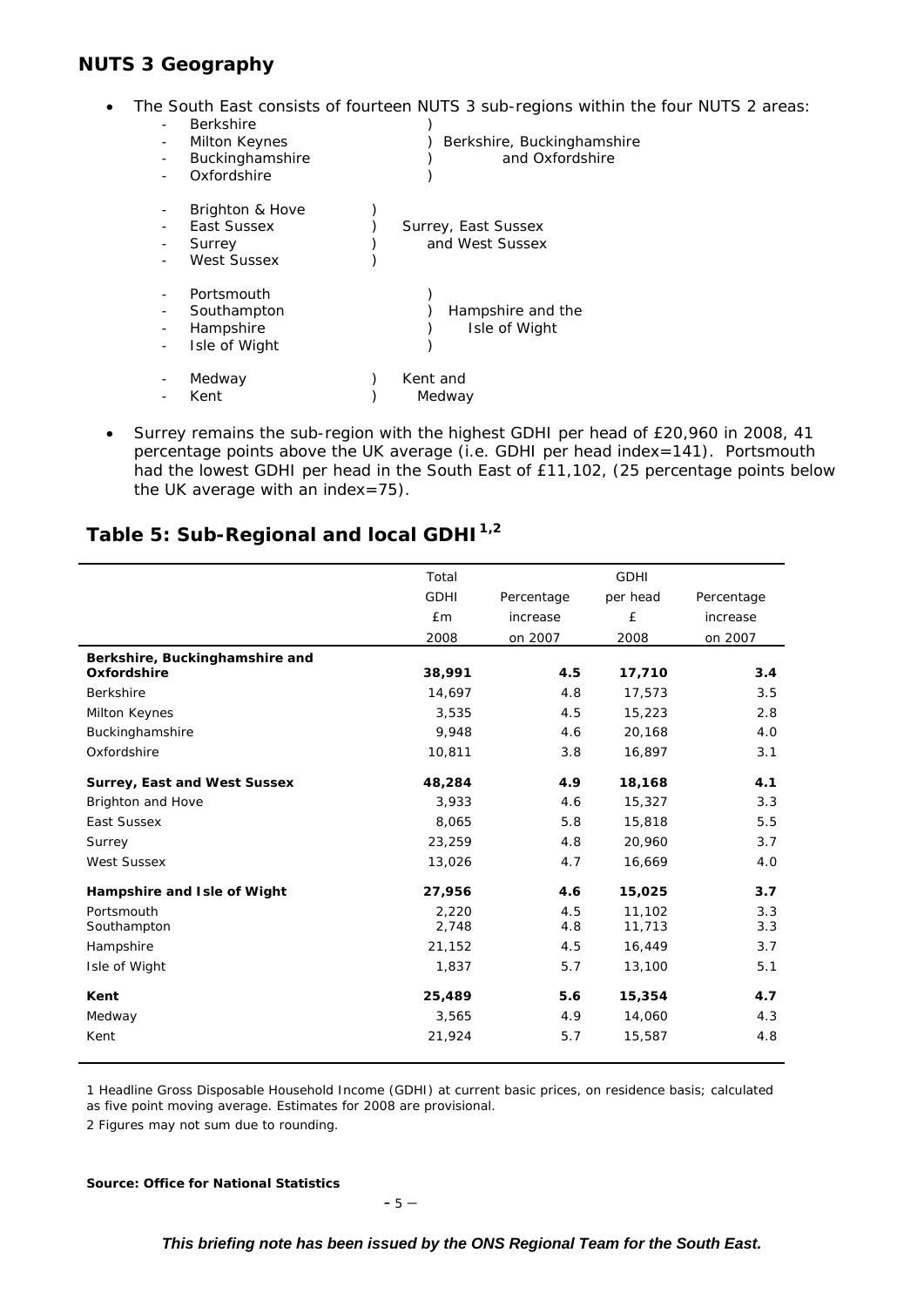- Between 1995 and 2008 GDHI per head in Buckinghamshire increased by 83 per cent, compared to a 50 per cent increase in Portsmouth. Average increase for the South East was 74 per cent, 8 percentage points less than the increase in London, during the same period.
- From having the second lowest GDHI per head in the South East of £7,478 in 1995, the Isle of Wight increased by 75 per cent to £13,100 in 2008. Indexed GDHI per head in the Isle of Wight is now 9 percentage points above that in Southampton and 13 points above the level in Portsmouth.



## **Chart 6: Headline GDHI indices in NUTS 3 sub-regions**

*Source: Office for National Statistics* 

- Increases in GDHI per head in both Southampton and Portsmouth were considerably less than the regional (74 per cent increase) or national (72 per cent increase) averages between 1995 and 2008, at 52 and 50 per cent respectively. The positions of both cities declined in GDHI per head terms relative to the UK overall, from indices of 89 to 79 for Southampton and 85 to 75 for Portsmouth.
- Portsmouth's position declined from 110<sup>th</sup> in 1995 to 130<sup>th</sup> out of 133 NUTS 3 sub-regions of the UK in 2008. Southampton's position also declined from 91<sup>st</sup> to 124<sup>th</sup>, whereas the ranking of Isle of Wight improved from 104<sup>th</sup> to 82<sup>nd</sup> over these fourteen years; movement in rank also reflect changes in value in other parts of the country. There were also small relative declines in position of Medway from  $58<sup>th</sup>$  to  $60<sup>th</sup>$  and Brighton and Hove from  $26<sup>th</sup>$ to 29<sup>th</sup>. Surrey and Buckinghamshire's positions in terms of GDHI per head remained unchanged at  $2^{nd}$  and  $3^{rd}$  respectively, after Inner London West (£30,672 in 2008). The NUTS 3 region with the lowest overall position in 2008 was Nottingham at £10,361 per head.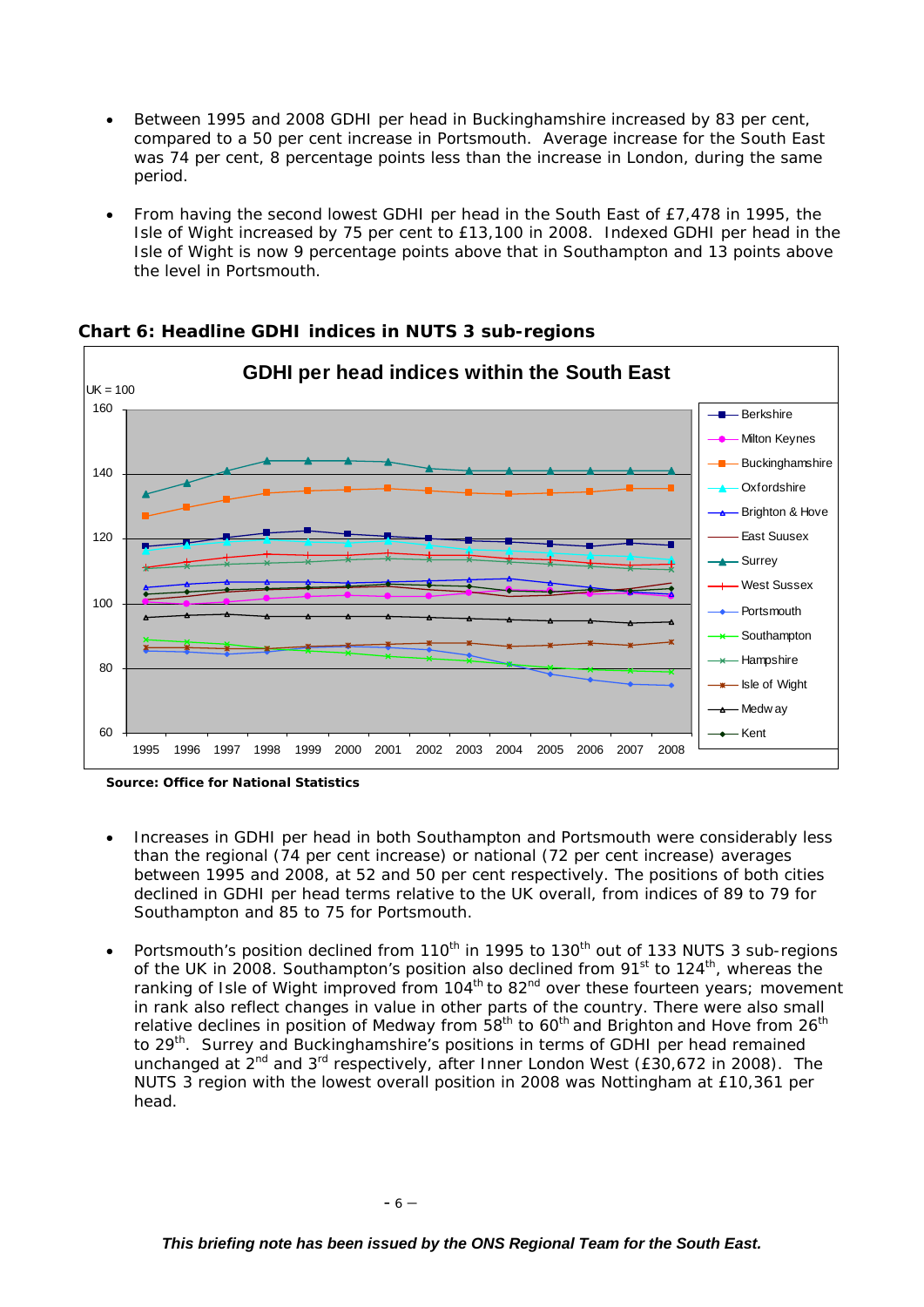## **Table 7: GDHI per head indices for NUTS 3 sub-regions of the South East**

|                                            |       |       |       |       |       |       |       |       |       |       |       |       | $(UK = 100)$ |       |
|--------------------------------------------|-------|-------|-------|-------|-------|-------|-------|-------|-------|-------|-------|-------|--------------|-------|
|                                            | 1995  | 1996  | 1997  | 1998  | 1999  | 2000  | 2001  | 2002  | 2003  | 2004  | 2005  | 2006  | 2007         | 2008  |
| Berkshire, Buckinghamshire and Oxfordshire |       |       |       |       |       |       |       |       |       |       |       |       |              |       |
| <b>NUTS 2 total</b>                        | 117.9 | 119.3 | 120.8 | 122.0 | 122.4 | 122.0 | 122.0 | 121.1 | 120.4 | 120.2 | 119.7 | 119.1 | 119.6        | 119.1 |
| <b>Berkshire</b>                           | 117.7 | 118.8 | 120.4 | 121.7 | 122.5 | 121.7 | 121.0 | 120.1 | 119.6 | 119.1 | 118.5 | 117.7 | 118.6        | 118.2 |
| <b>Milton Keynes</b>                       | 100.6 | 99.8  | 100.4 | 101.7 | 102.4 | 102.5 | 102.3 | 102.4 | 103.2 | 104.2 | 104.1 | 103.0 | 103.4        | 102.4 |
| Buckinghamshire                            | 127.0 | 129.9 | 132.3 | 134.1 | 134.8 | 135.2 | 135.7 | 134.9 | 134.3 | 134.0 | 134.4 | 134.5 | 135.4        | 135.6 |
| Oxfordshire                                | 116.5 | 117.9 | 119.0 | 119.9 | 119.3 | 118.9 | 119.3 | 118.1 | 116.7 | 116.4 | 115.7 | 114.9 | 114.5        | 113.6 |
| <b>Surrey, East and West Sussex</b>        |       |       |       |       |       |       |       |       |       |       |       |       |              |       |
| <b>NUTS 2 total</b>                        | 118.2 | 120.3 | 122.6 | 124.4 | 124.3 | 124.3 | 124.4 | 123.2 | 122.8 | 122.3 | 122.2 | 122.0 | 122.0        | 122.2 |
| <b>Brighton and Hove</b>                   | 105.0 | 106.1 | 106.6 | 106.8 | 106.6 | 106.5 | 106.7 | 107.0 | 107.4 | 107.7 | 106.5 | 105.0 | 103.7        | 103.1 |
| <b>East Sussex</b>                         | 101.3 | 102.4 | 103.6 | 104.4 | 104.8 | 105.0 | 105.5 | 104.4 | 103.6 | 102.2 | 102.7 | 103.7 | 104.7        | 106.4 |
| Surrey                                     | 134.0 | 137.3 | 141.1 | 144.3 | 144.1 | 144.0 | 143.7 | 141.7 | 141.1 | 141.0 | 141.2 | 141.0 | 141.2        | 140.9 |
| <b>West Sussex</b>                         | 111.1 | 112.8 | 114.3 | 115.4 | 114.9 | 115.1 | 115.5 | 115.0 | 114.8 | 114.0 | 113.6 | 112.7 | 112.0        | 112.1 |
| Hampshire and Isle of Wight                |       |       |       |       |       |       |       |       |       |       |       |       |              |       |
| <b>NUTS 2 total</b>                        | 103.6 | 104.1 | 104.3 | 104.4 | 104.8 | 105.2 | 105.4 | 104.9 | 104.6 | 103.7 | 102.7 | 102.1 | 101.2        | 101.0 |
| Portsmouth                                 | 85.3  | 85.0  | 84.5  | 85.0  | 86.3  | 86.7  | 86.4  | 85.6  | 84.0  | 81.4  | 78.4  | 76.6  | 75.1         | 74.6  |
| Southampton                                | 88.9  | 88.3  | 87.3  | 86.1  | 85.4  | 84.9  | 83.7  | 83.1  | 82.3  | 81.4  | 80.1  | 79.7  | 79.2         | 78.8  |
| Hampshire                                  | 110.8 | 111.7 | 112.2 | 112.6 | 112.9 | 113.6 | 114.0 | 113.6 | 113.5 | 112.9 | 112.2 | 111.7 | 110.8        | 110.6 |
| Isle of Wight                              | 86.3  | 86.5  | 86.3  | 86.1  | 86.9  | 87.1  | 87.7  | 87.7  | 87.8  | 86.9  | 87.0  | 87.7  | 87.0         | 88.1  |
| Kent                                       |       |       |       |       |       |       |       |       |       |       |       |       |              |       |
| <b>NUTS 2 total</b>                        | 101.8 | 102.5 | 103.0 | 103.4 | 103.5 | 103.9 | 104.5 | 104.1 | 103.7 | 102.7 | 102.2 | 102.7 | 102.4        | 103.2 |
| Medway                                     | 95.8  | 96.4  | 96.7  | 96.2  | 96.2  | 96.0  | 96.0  | 95.7  | 95.4  | 95.1  | 94.6  | 94.7  | 94.1         | 94.5  |
| Kent                                       | 102.9 | 103.6 | 104.2 | 104.8 | 104.9 | 105.3 | 106.1 | 105.6 | 105.2 | 104.1 | 103.6 | 104.2 | 103.9        | 104.8 |
|                                            |       |       |       |       |       |       |       |       |       |       |       |       |              |       |
| <b>South East</b>                          | 111.6 | 112.9 | 114.2 | 115.2 | 115.4 | 115.4 | 115.6 | 114.8 | 114.3 | 113.7 | 113.3 | 113.0 | 112.9        | 112.9 |

1. Headline Gross Disposable Household Income (GDHI) at current basic prices, on residence basis; calculated as five point moving average. Estimates for 2008 are provisional.

2. Excluding Extra Regio.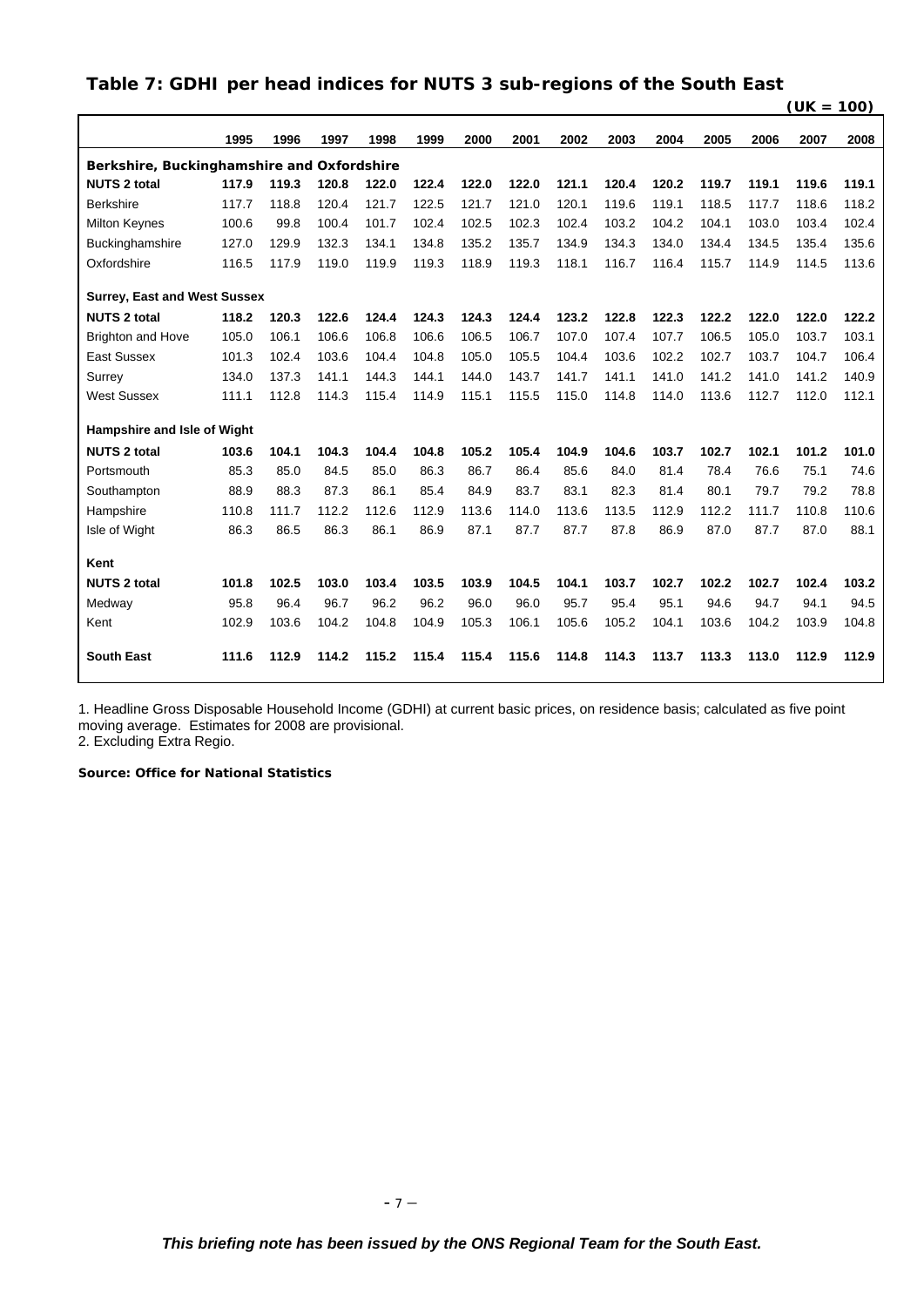## **Components of GDHI**

- Gross Disposable Household Income (GDHI) is the amount of money that individuals (i.e. the household sector) have available for spending or saving. This is money left after expenditure associated with income, e.g. taxes and social contributions, property ownership and provision for future pension income. It is calculated gross of any deductions for capital consumption.
- A major component of GDHI, accounting for about 70 per cent of the total resources, is compensation of employees i.e. wages and salaries, national insurance contributions, pension contributions, redundancy payments etc.
- Detailed breakdowns are not available below NUTS 2 sub-regions.

## **Chart 8: Components of headline GDHI for NUTS 1 region: South East**



Note: Black line on component charts indicates GDHI in each time period.

*Source: Office for National Statistics*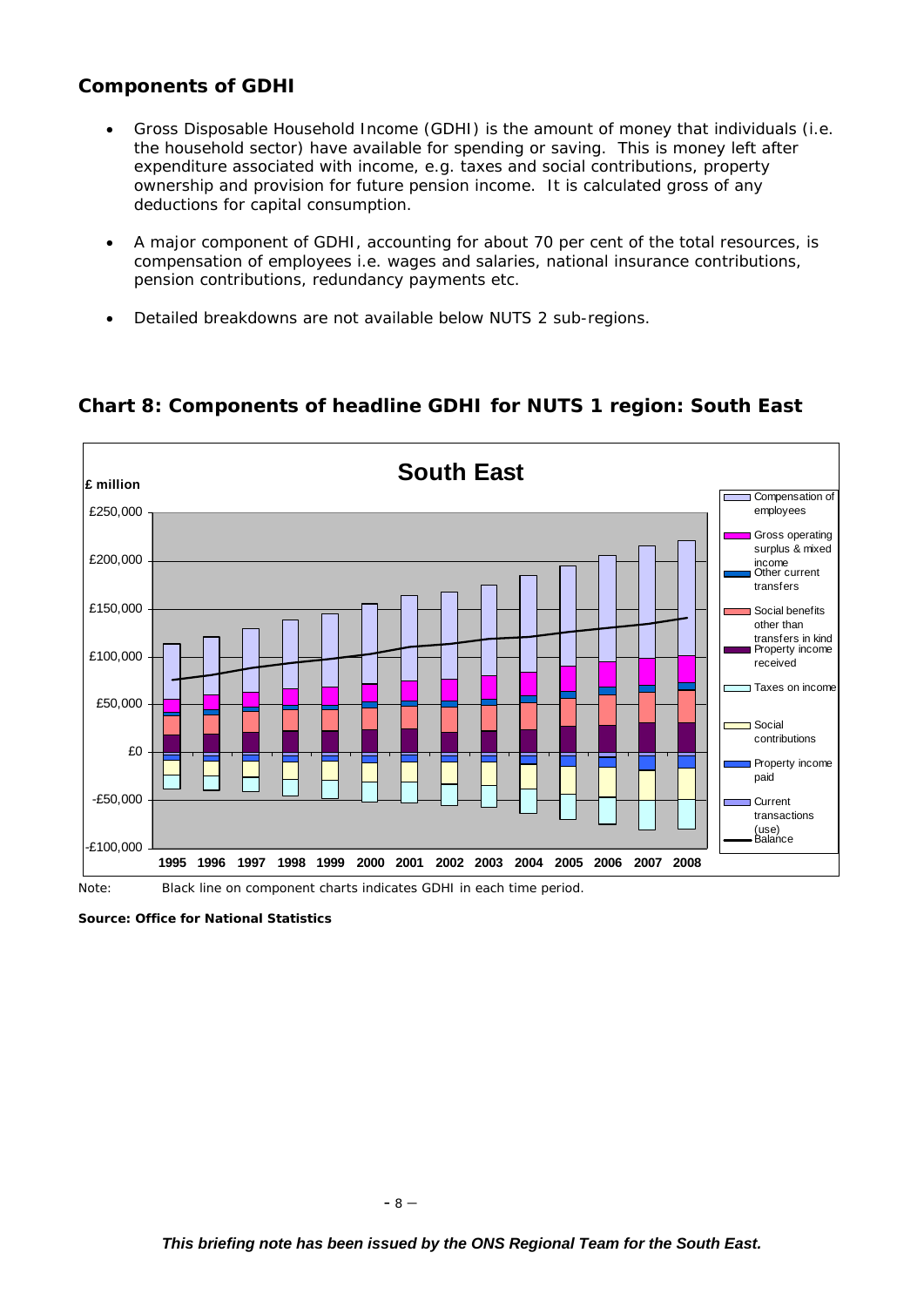



*Source: Office for National Statistics* 



#### **Chart 9b:**

*This briefing note has been issued by the ONS Regional Team for the South East.*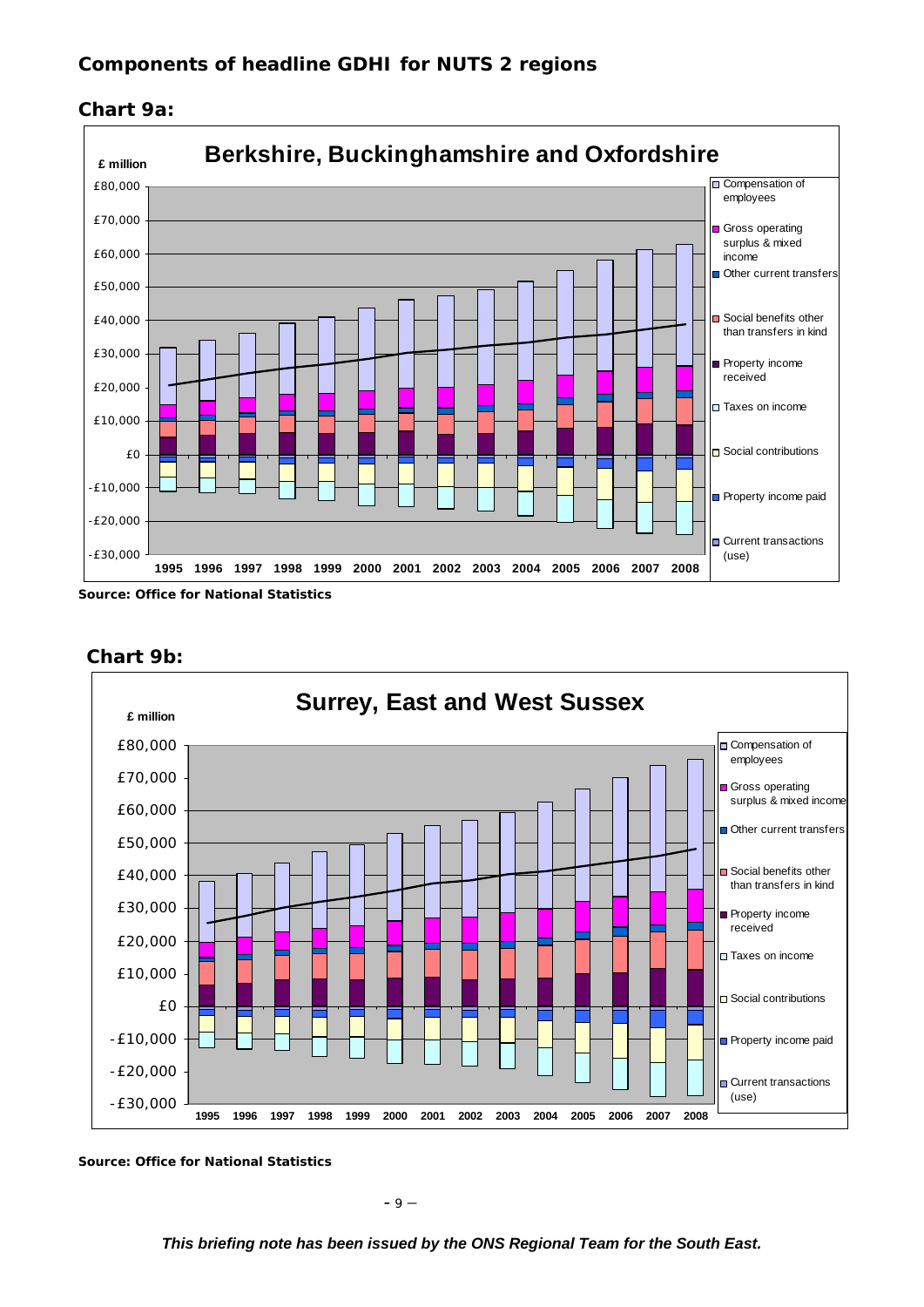## **Chart 9c:**



*Source: Office for National Statistics* 



## **Chart 9d:**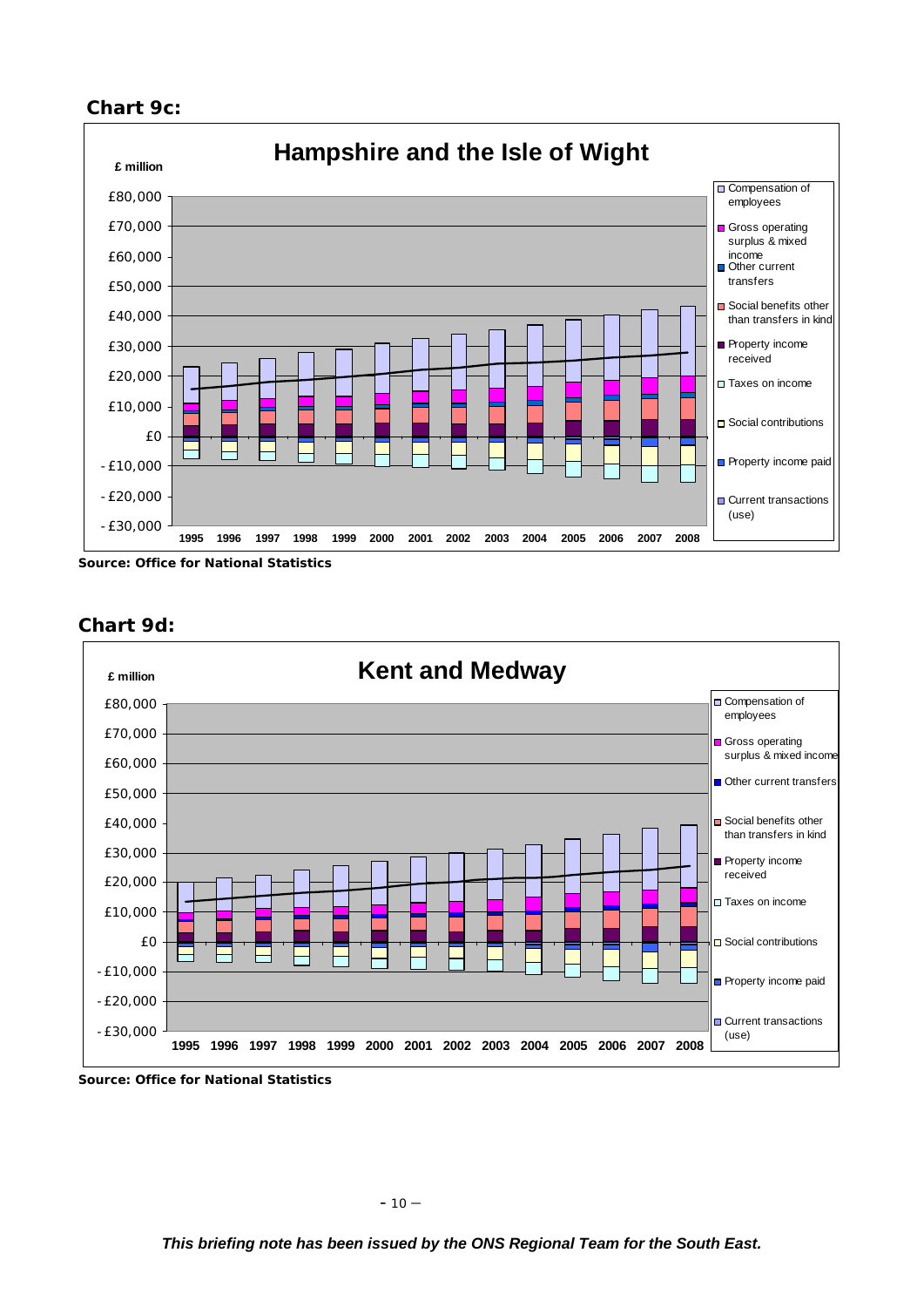



#### **Map 11: Headline GVA per head1 indices (workplace) for NUTS 3 areas of the South East, 2007**



1 Estimates of workplace based GVA allocate income to where people work, whereas the denominator (population) is on a residence basis.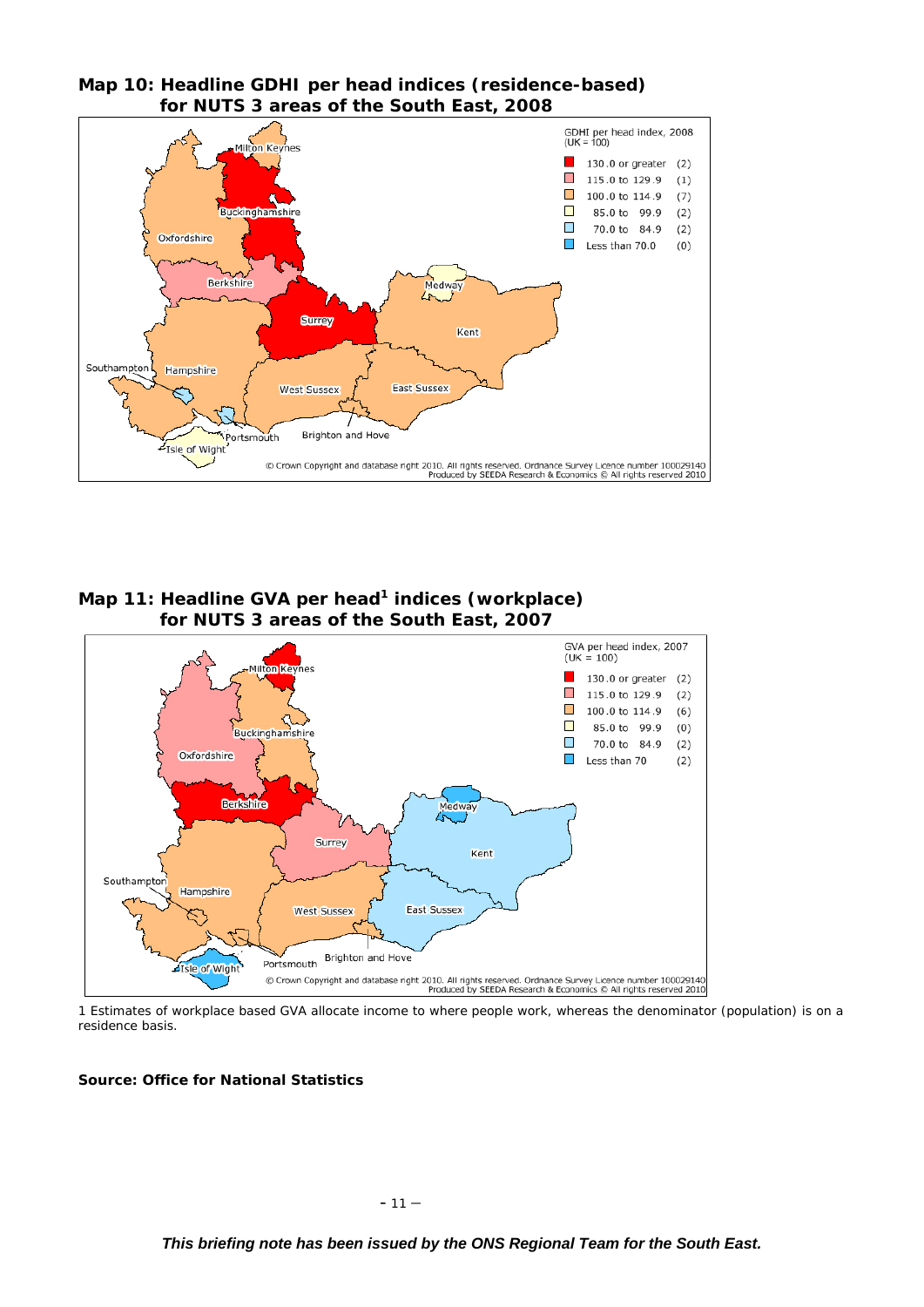## **Sources and contacts**

The latest regional Gross Disposable Household Income (GDHI) data, released on 31 March 2010, can be found via: http://www.statistics.gov.uk/statbase/Product.asp?vlnk=14651

The above link provides access to a 'Statistical Bulletin' highlighting the key data and definitions, and includes a document giving detailed tables (which are also available as Excel files).

This briefing note has been prepared by the ONS Regional Team for the South East to focus specifically on that region. Their contact details are:

Peggy Causer Neil Park Regional Statistician Regional Analyst Tel: 01483 501301 Tel: 01483 501339 Email: peggy.causer@ons.gov.uk Email: neil.park@ons.gov.uk

Maps have been prepared by the SEEDA GIS Manager

## **Notes and definitions**

**Gross Disposable Household Income** (GDHI) is the amount of money that households have available for spending or saving, hence 'disposable income'. This is the money left after expenditure associated with income, e.g. taxes and social contributions, property ownership and provision for future pension income. It can be compared with the concept of income as generally understood in economics, where income is often defined as the maximum amount that a household can (or has available at its disposal to) consume without reducing its real worth.

Households cover people living in traditional households as well as those living in institutions, e.g. those living in retirement homes and prisons. The sector also includes sole trader enterprises and non-profit institutions serving households (NPISHs) – charities and most universities.

Regional estimates are consistent with those published in table 6.1.4 of the UK National Accounts 2009 (Blue Book). Further notes and definitions are included in the Blue Book and on the ONS website www.statistics.gov.uk

GDHI is calculated as the *sum of each of the following resources*:

- compensation of employees (COE) is the main source of primary income (around 70% of total), i.e. wages and salaries, national insurance contributions, pension contributions, redundancy payments etc
- gross operating surplus (GOS) rental income from buildings, including imputed rental of owner-occupied dwellings) and mixed income (MI) - income from self-employment related to sole traders
- pension income state retirement and privately funded
- other social benefits including child benefit, disability living allowance, unemployment and jobseeker benefits and incapacity benefits
- property income return on ownership of financial assets e.g. rent on land, interest, dividends, etc
- other current transfers e.g. claims made under non-life insurance policies, gifts received from abroad, grants and unrequited payments from central government.

#### *Less each of the following uses:*

- taxes on income and other current taxes on wealth e.g. council tax, motor vehicle duty
- social contributions national insurance contributions by employees, employers and social contributions by the self and non-employed
- property income paid (interest, rent on land).
- other current transfers (insurance policies, charity donations, gifts made abroad).

 $- 12 -$ 

#### *This briefing note has been issued by the ONS Regional Team for the South East.*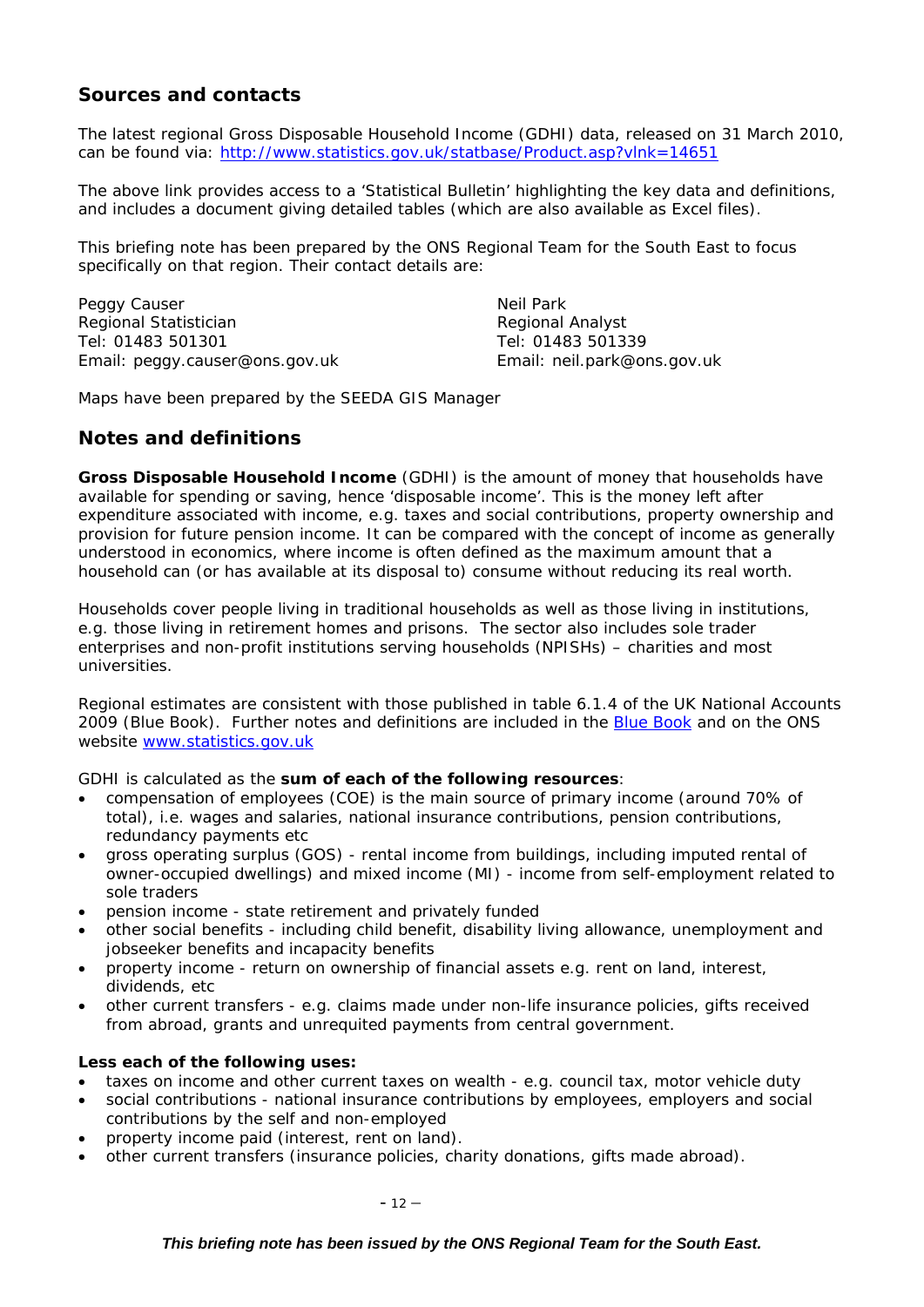GDHI can also be shown as the sum of the balances of Primary and Secondary incomes. Primary incomes are compensation of employees, gross operating surplus and mixed income and property income (resources less uses). Secondary incomes are taxes on income and wealth, pensions, social benefits, social contributions and other current transfers (resources less uses).

| <b>Resources</b>                                             | <b>Uses</b>                |  |  |  |  |  |
|--------------------------------------------------------------|----------------------------|--|--|--|--|--|
| <b>Primary Resources</b>                                     | <b>Primary Uses</b>        |  |  |  |  |  |
| Property Income                                              | Property related outgoings |  |  |  |  |  |
| <b>Operating Surplus</b>                                     |                            |  |  |  |  |  |
| Mixed Income                                                 |                            |  |  |  |  |  |
| <b>Compensation of Employees</b>                             |                            |  |  |  |  |  |
| Primary Resources - Primary Uses = Balance of Primary Income |                            |  |  |  |  |  |
|                                                              |                            |  |  |  |  |  |

| <b>Secondary Resources</b>                                         | <b>Secondary Uses</b>               |  |  |  |  |  |
|--------------------------------------------------------------------|-------------------------------------|--|--|--|--|--|
| Pensions & other Social Benefits                                   | <b>Social Contributions</b>         |  |  |  |  |  |
| <b>Other Current Transfers</b>                                     | Other Current Transfers - outgoings |  |  |  |  |  |
|                                                                    | Current taxes                       |  |  |  |  |  |
| Secondary Resources - Secondary Uses = Balance of Secondary Income |                                     |  |  |  |  |  |
|                                                                    |                                     |  |  |  |  |  |
| Balance of Primary Income + Balance of Secondary Income = GDHI     |                                     |  |  |  |  |  |

#### **Gross Disposable Household Income: components for the South East £ Million**

|                                     |                                                  | CDID <sup>1</sup>      | South<br>East | UK <sup>2</sup> Total |
|-------------------------------------|--------------------------------------------------|------------------------|---------------|-----------------------|
|                                     |                                                  |                        |               |                       |
| <b>Primary Incomes</b>              |                                                  |                        |               |                       |
| <b>Resources</b>                    |                                                  | OWLS+                  |               |                       |
|                                     | Operating surplus and mixed income               | OWLT                   | 27,640        | 158,760               |
|                                     | Compensation of employees                        | QWLY                   | 121,036       | 768,956               |
|                                     | Property income (gross property income)          | QWME                   | 30,303        | 172,936               |
| <b>Uses</b>                         |                                                  |                        |               |                       |
|                                     | Property income use                              | <b>OWMI</b>            | $-11,925$     | $-61,328$             |
|                                     | <b>Balance of primary income</b>                 |                        | 167,054       | 1,039,324             |
|                                     | <b>Secondary incomes</b>                         |                        |               |                       |
| <b>Resources</b>                    |                                                  |                        |               |                       |
|                                     |                                                  | $RVFH+$<br><b>OWML</b> | 34.618        |                       |
|                                     | Imputed social contributions and social benefits |                        |               | 247,410               |
|                                     | Other current transfers                          | QWMO                   | 7,581         | 56,334                |
| <b>Uses</b>                         |                                                  |                        |               |                       |
|                                     | Current taxes on income and wealth               | <b>OWMS</b>            | $-31.508$     | $-187,840$            |
|                                     | Social contributions                             | $OWMY+$<br>QWMZ        | $-33,051$     | $-211,375$            |
|                                     | Other current transfers                          | QWNC                   | $-3,973$      | $-29,889$             |
|                                     |                                                  |                        |               |                       |
| <b>Balance of Secondary Incomes</b> |                                                  |                        | $-26,333$     | $-125,360$            |
|                                     | <b>GDHI</b> (resources less uses)                | <b>OWND</b>            | 140,720       | 913,964               |

1. Central database identifiers as used in UK National Accounts (Blue Book) 2009.

2. Including Extra Regio.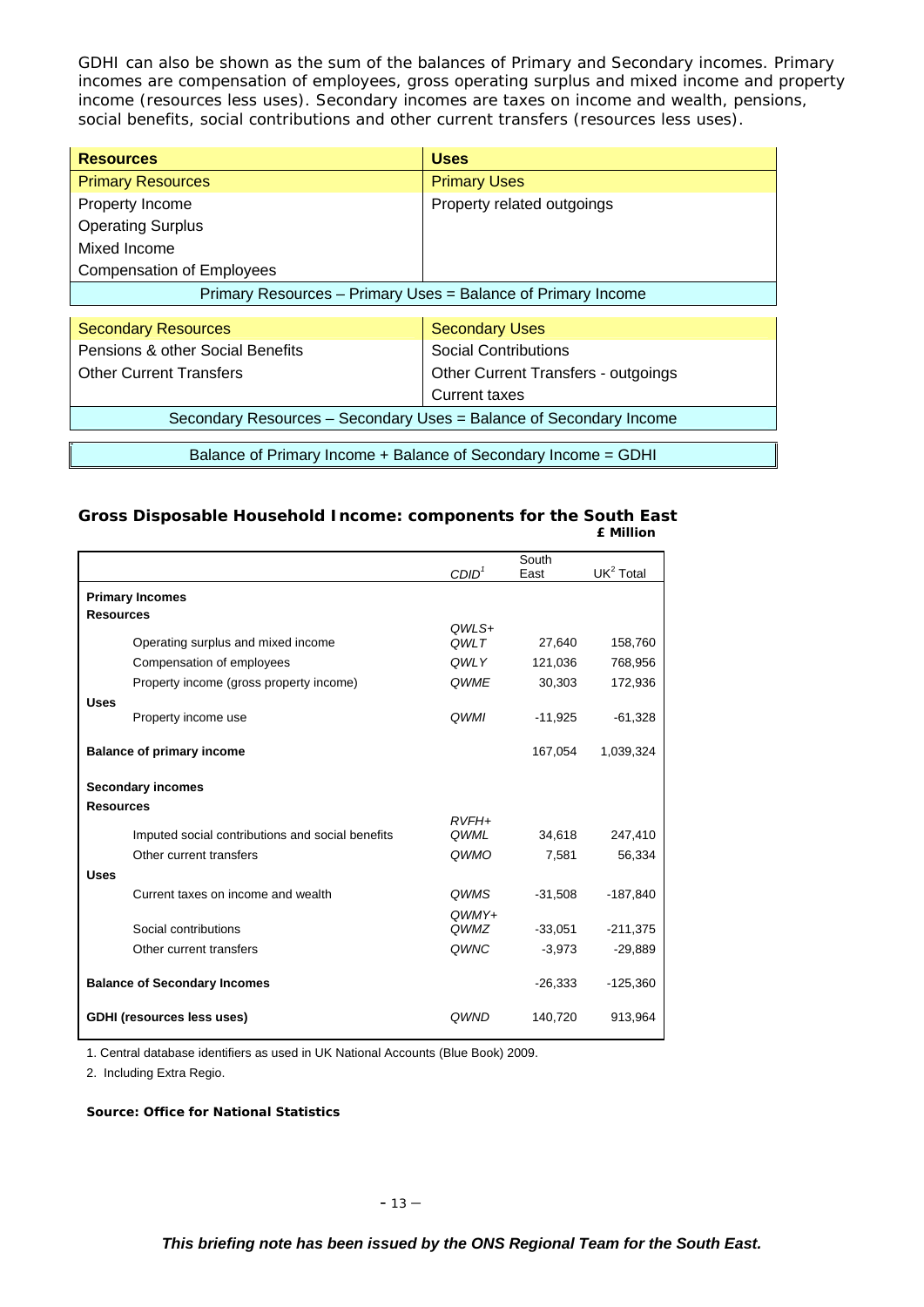Estimates are at current basic prices and do not allow for inflation or differences in regional price levels. Headline GDHI series have been calculated using a 5-year moving average to remove some volatility. Unadjusted series are also available on the ONS website.

Indexed GDHI per head (UK=100) is calculated as a region's GDHI as a percentage of UK GDHI per head excluding Extra-Regio (offshore economic activity and the contribution of UK embassies abroad and UK forces stationed overseas, which cannot be allocated to specific regions).

The methodology used to compile Regional GDHI can be found in the Regional Accounts Methodology Guide. www.statistics.gov.uk/downloads/theme\_economy/RegionalAccountsMethodologyGuide.pdf

Estimates of GDHI at NUTS 2 level are supplied to Eurostat. These data are not directly used to inform funding decisions, but are used to inform debate around the relative welfare of regions across the EU.

**Gross value added** (GVA) represents the incomes generated by economic activity within the UK economy. GVA data presented in the Regional Accounts uses the income approach or GVA(I) and includes compensation of employees and gross operating surplus. Further details can be found in the Statistical Bulletin released in December 2009

http://www.statistics.gov.uk/pdfdir/gva1209.pdf

or in our regional brief: http://www.see-in.co.uk/downloads/SE%20GVA%20Brief\_NUTS3.pdf

For a statement of the latest position on measuring regional economic performance, see the National Statistician's article (January 2009). www.statistics.gov.uk/cci/article.asp?ID=2103

**Geographical Units: The Nomenclature of Units for Territorial Statistics (NUTS)** provides a single uniform breakdown for the production of regional statistics for the European Union.

There are three levels of NUTS in the UK:

NUTS1: Government Office Regions and Wales, Scotland, Northern Ireland (coded UKC to UKN).

NUTS2: 37 areas – mainly groups of counties and unitary authorities; can be referred to as sub-regions (coded UKC1 to UKN0).

NUTS3: 133 areas – principally individual counties and unitary authorities; also known as local areas (coded UKC11 to UKN05).

See www.statistics.gov.uk/geography/nuts.asp for further information about geographical definitions and codes.

**National Statistics** are produced to high professional standards set out in the National Statistics Code of Practice. They undergo regular quality assurance reviews to ensure that they meet customer needs. They are produced free from any political interference.

© Crown Copyright 2010